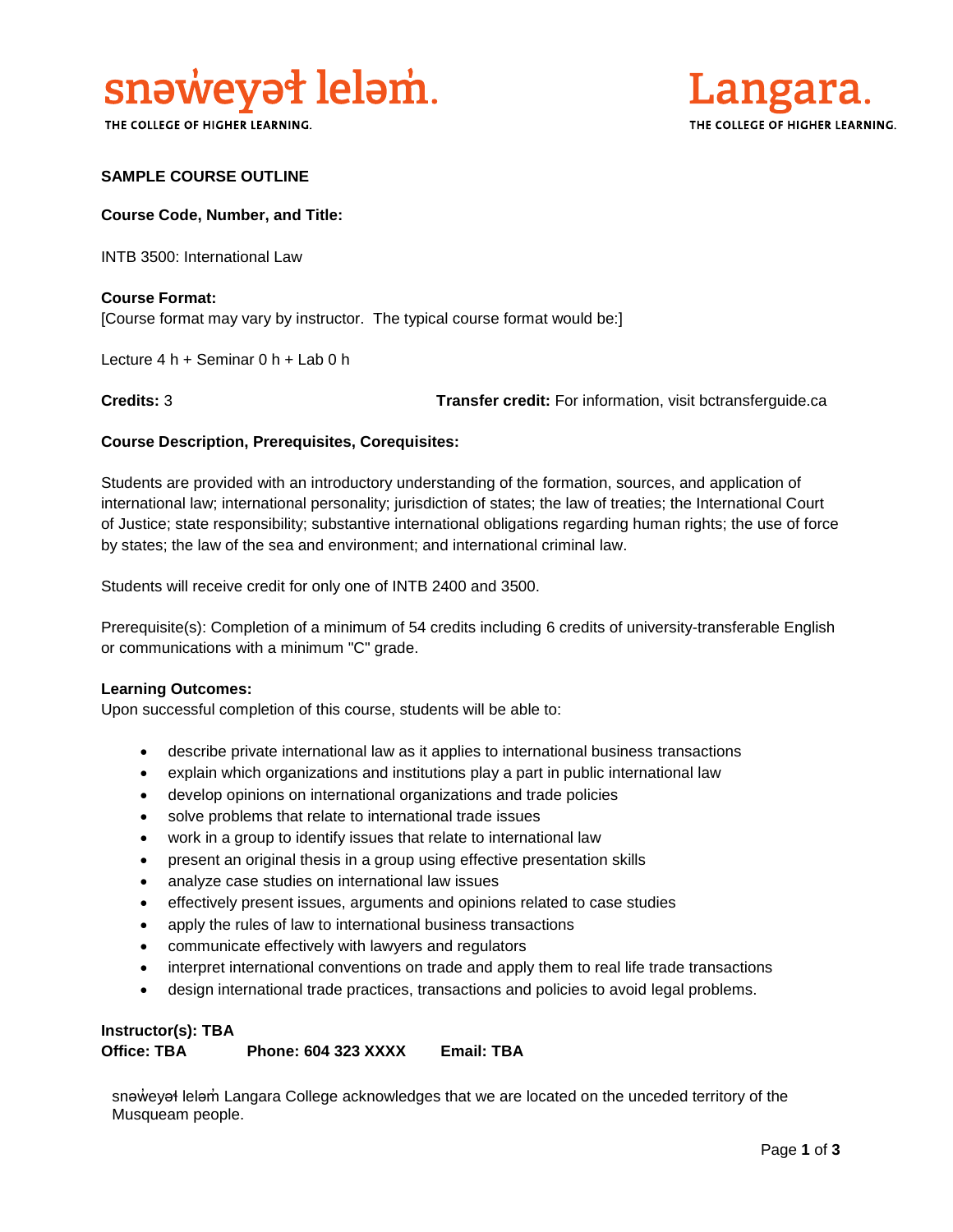## snəweyət leləm.



THE COLLEGE OF HIGHER LEARNING.

## **Office Hours: TBA**

### **Textbook and Course Materials:**

[Textbook selection may vary by instructor. An example of texts and course materials for this course might be:}

August et al. "International Business Law: Text, Cases and Readings", 6th edition. Pearson. 2013.

Note: *This course may use an electronic (online) instructional resource that is located outside of Canada*  for mandatory graded class work. You may be required to enter personal information, such as your name *and email address, to log in to this resource. This means that your personal information could be stored on servers located outside of Canada and may be accessed by U.S. authorities, subject to federal laws. Where possible, you may log in with an email pseudonym as long as you provide the pseudonym to me so I can identify you when reviewing your class work.* 

## **Assessments and Weighting: Final Exam** 25% **Other Assessments %** (An example of other assessments might be:) %

Midterm exam: 20% Assignments: 25% Project: 20% Other: 10%

Number of assignments: 6 Number and variety of writing assignments: case studies, project

Proportion of individual and group work: Individual: 65% Group: 35%

**Grading System:** Letter grade Specific grading schemes will be detailed in each course section outline.

#### **Topics Covered:**

[Topics covered may vary by instructor. An example of topics covered might be:]

| Week | <b>Topics</b>                                                             |
|------|---------------------------------------------------------------------------|
|      |                                                                           |
|      | Sources of International Law.                                             |
|      | Treaties and Conventions. Customary International Law.                    |
| ີ    | State Responsibility and Environmental Regulation.                        |
|      | Free Trade. Most-favoured-nation treatment. Preferential trade agreements |

*This generic outline is for planning purposes only.*